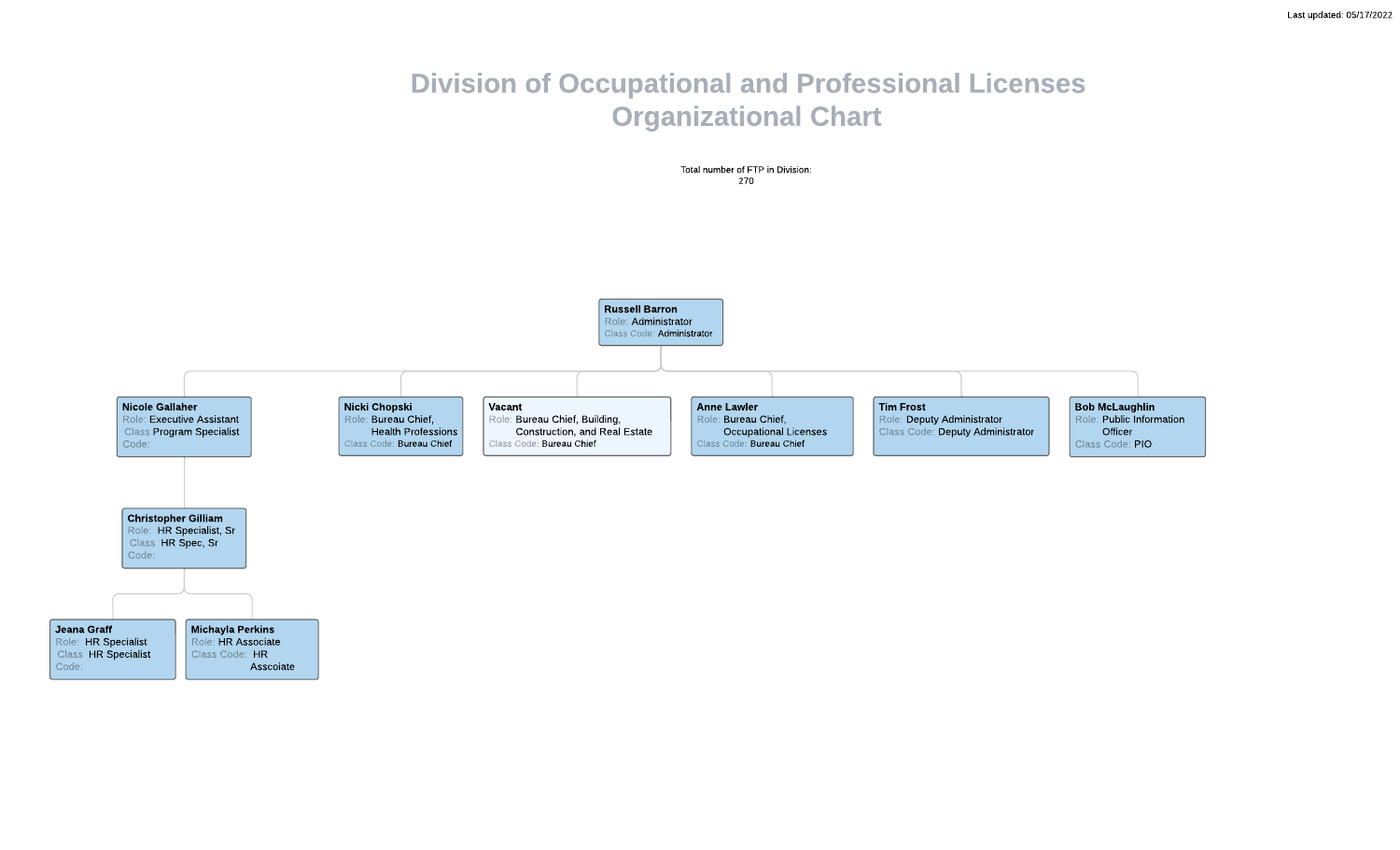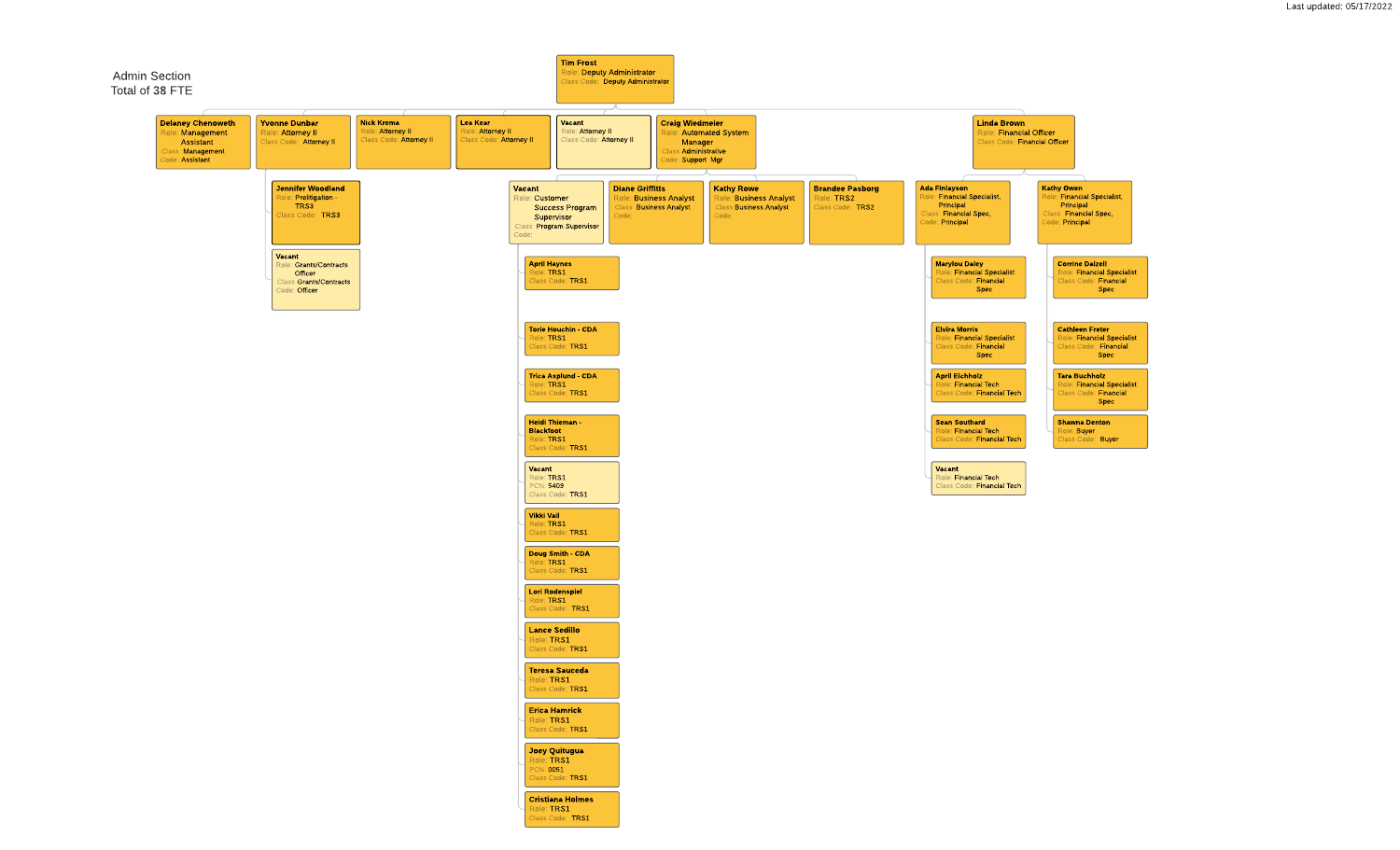Vacant Role: Class Code:

Bureau Chief

Bureau Chief

and the property on Bassett **Ma** Megan Taylor Vacant Role: **Management** Role: Board Services Role: Licensing/Registration Assistant **Manager Manager** Class I **Management** Class **F** Program Manager Class **F** Program Manager Code: **Assistant** Code: Code: Bill Hale Amy Kohler Renee Bryant issa Ferguson Molly Hamilton Jesama Rosensweig Role: Board Support Role: Exam Role: Program Specialist Role: Program Specialist Role: TRS3 Role: TRS3 **Supervisor** Education/Curriculum Class F Program Specialist Class F Program Specialist Class Code: TRS3 Class Code: TRS3 Class **F** Program Supervisor Class **F** Program Supervisor Code: Code: Code: Code: Vacant Linda Pratzner Alice Young Kristi Little Wendy Griffin Role: Board Support Role: Training Specialist Role: PHMSA - OS2 Role: TRS2 Role: TRS2 **Specialist** Class<sub>1</sub> Training Specialist Class Code: OS2 Class Code: TRS2 Class Code: TRS2 Class Code: AA2 Code: Saychelle Roberts Vada Manhire-Mendoza Carlotta Zito Manny Garcia Role: Board Support Role: AA1 Role: TRS2 Role: TRS2 **Specialist** Class Code: AA1 Class Code: TRS2 Class Code: TRS2 Class Code: AA2 Ashlee Boyle Raven Machie Role: TRS2 Role: TRS2 Class Code: TRS2 Class Code: TRS2 Paula Baldwin Nicole Ferretti Role: TRS2 Role: TRS2 Class Code: TRS2 Class Code: TRS2

> Vacant Role: Class Code: TRS2

TRS2



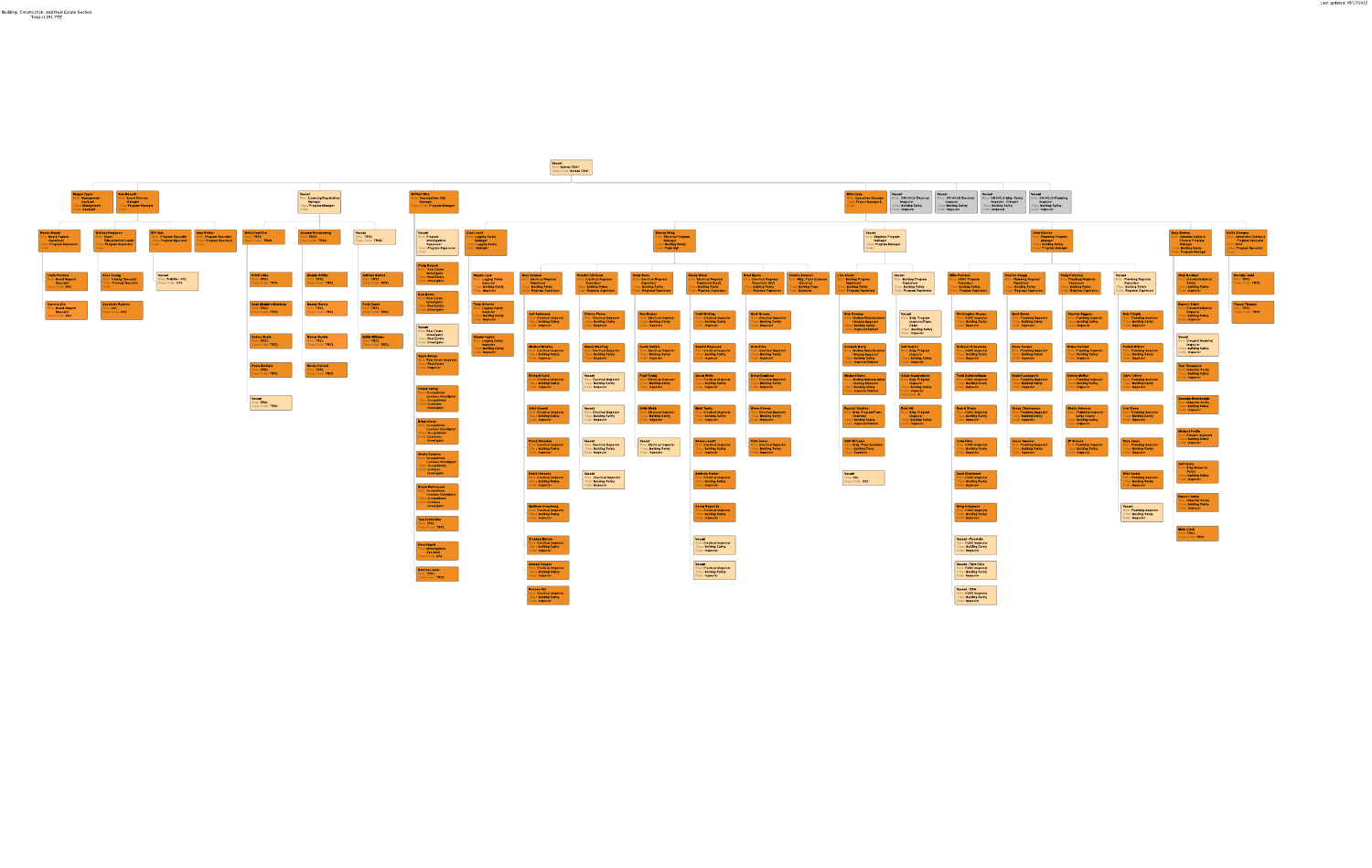